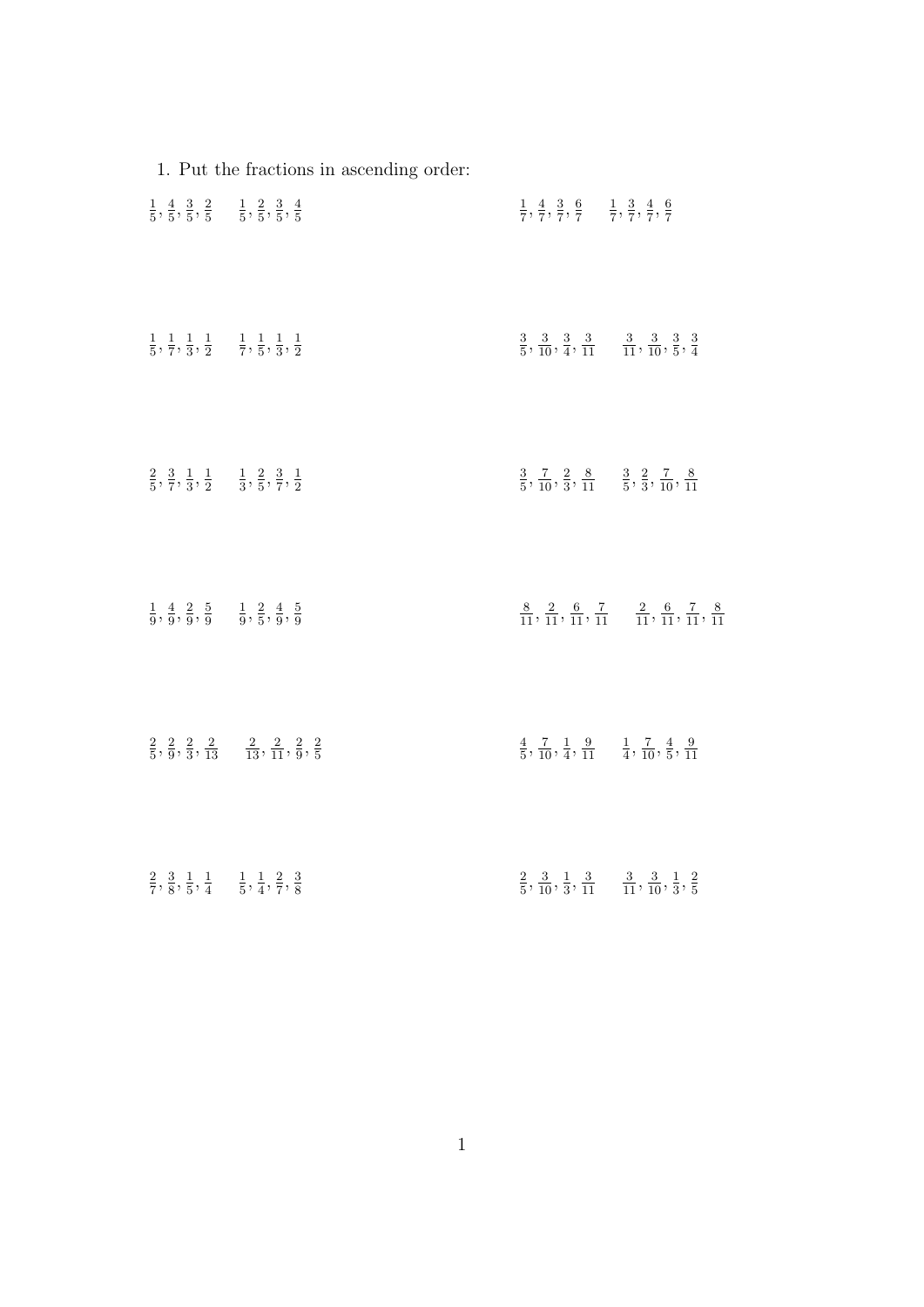| 2. Put the fractions in descending order:                                                                                           |                                                                                                                   |  |
|-------------------------------------------------------------------------------------------------------------------------------------|-------------------------------------------------------------------------------------------------------------------|--|
| $\frac{3}{5}, \frac{4}{5}, \frac{6}{5}, \frac{7}{5}$ $\frac{7}{5}, \frac{6}{5}, \frac{4}{5}, \frac{3}{5}$                           | $\frac{8}{7}, \frac{4}{7}, \frac{3}{7}, \frac{6}{7}$ $\frac{8}{7}, \frac{6}{7}, \frac{4}{7}, \frac{3}{7}$         |  |
| $\frac{11}{5}$ , $\frac{11}{7}$ , $\frac{11}{3}$ , $\frac{11}{2}$ $\frac{11}{2}$ , $\frac{11}{3}$ , $\frac{11}{5}$ , $\frac{11}{7}$ | $\frac{7}{5}, \frac{7}{10}, \frac{7}{4}, \frac{7}{11}$ $\frac{7}{4}, \frac{7}{5}, \frac{7}{10}, \frac{7}{11}$     |  |
| $\frac{3}{5}, \frac{3}{7}, \frac{2}{3}, \frac{1}{2}$ $\frac{2}{3}, \frac{3}{5}, \frac{1}{2}, \frac{3}{7}$                           | $\frac{3}{4}, \frac{7}{11}, \frac{2}{3}, \frac{8}{11}$ $\frac{3}{4}, \frac{8}{11}, \frac{2}{3}, \frac{7}{11}$     |  |
| $\frac{1}{9}, \frac{3}{9}, \frac{2}{9}, \frac{7}{9}$ $\frac{7}{9}, \frac{3}{5}, \frac{2}{9}, \frac{1}{9}$                           | $\frac{8}{11}, \frac{2}{11}, \frac{6}{11}, \frac{4}{11}$ $\frac{8}{11}, \frac{6}{11}, \frac{4}{11}, \frac{2}{11}$ |  |
| $\frac{2}{15}, \frac{2}{19}, \frac{2}{13}, \frac{2}{11}$ $\frac{2}{11}, \frac{2}{13}, \frac{2}{15}, \frac{2}{119}$                  | $\frac{4}{5}, \frac{9}{10}, \frac{1}{4}, \frac{9}{11}$ $\frac{9}{10}, \frac{9}{11}, \frac{4}{5}, \frac{1}{4}$     |  |
| $\frac{2}{7}, \frac{3}{10}, \frac{2}{5}, \frac{1}{4}$ $\frac{2}{5}, \frac{3}{10}, \frac{2}{7}, \frac{1}{4}$                         | $\frac{4}{5}, \frac{7}{10}, \frac{2}{3}, \frac{8}{11}$ $\frac{4}{5}, \frac{8}{11}, \frac{7}{10}, \frac{2}{3}$     |  |

$$
\overline{2}
$$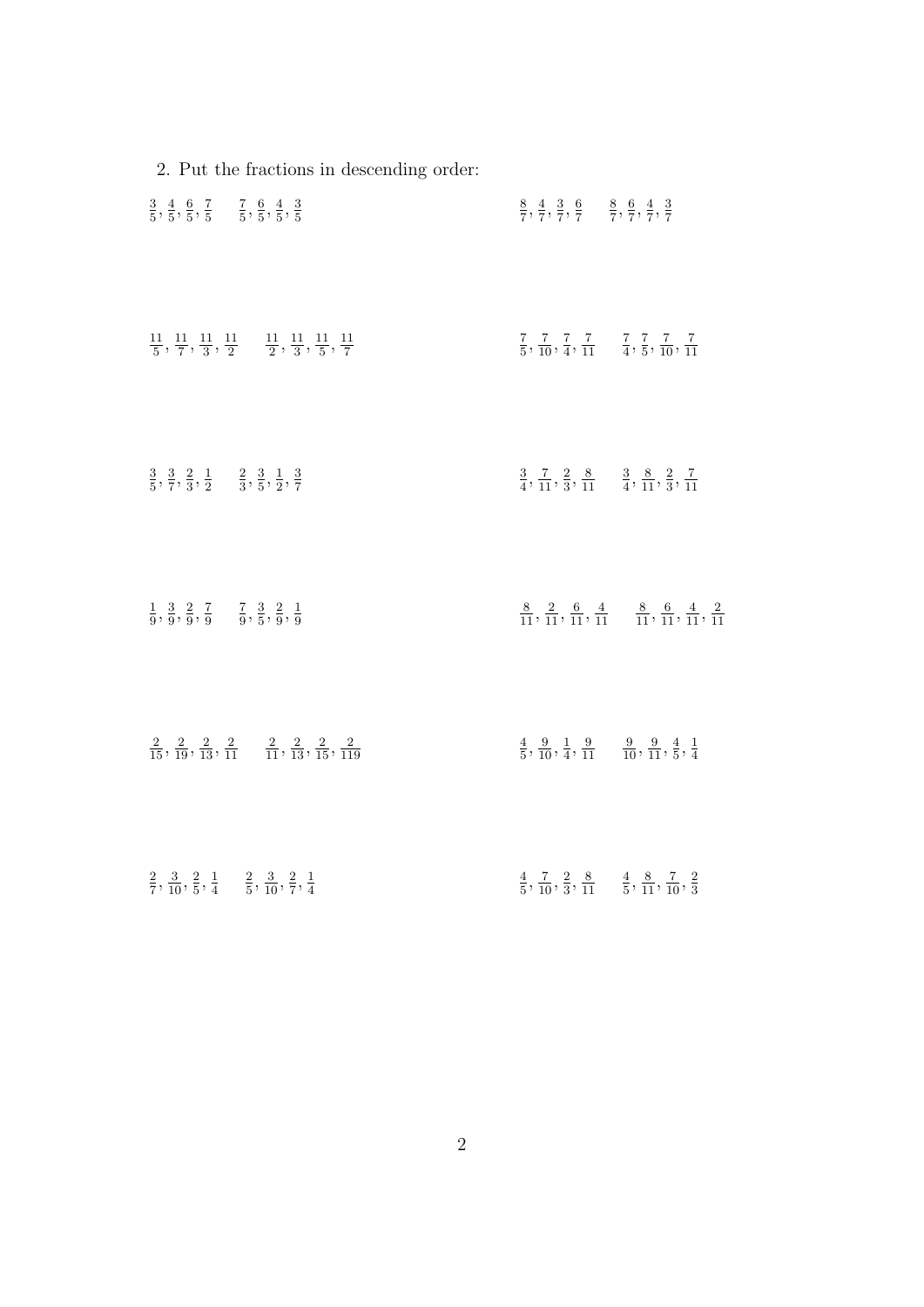3.

| Write 4 as a fraction of $7$   | $rac{4}{7}$    | $rac{3}{8}$<br>Write 3 as a fraction of $8$          |
|--------------------------------|----------------|------------------------------------------------------|
| Write 2 as a fraction of $8$   | $\frac{1}{4}$  | $\frac{1}{5}$<br>Write 2 as a fraction of 10         |
| Write 20 as a fraction of $8$  | $\frac{5}{2}$  | $rac{3}{2}$<br>Write 24 as a fraction of $16$        |
| Write 2 as a fraction of $7\,$ | $rac{2}{7}$    | $rac{3}{11}$<br>Write 3 as a fraction of $11$        |
| Write 2 as a fraction of $12$  | $\frac{1}{6}$  | $\frac{1}{3}$<br>Write 2 as a fraction of $6\,$      |
| Write 22 as a fraction of $8$  | $\frac{11}{4}$ | $\frac{13}{8}$<br>Write $26$ as a fraction of $16\,$ |